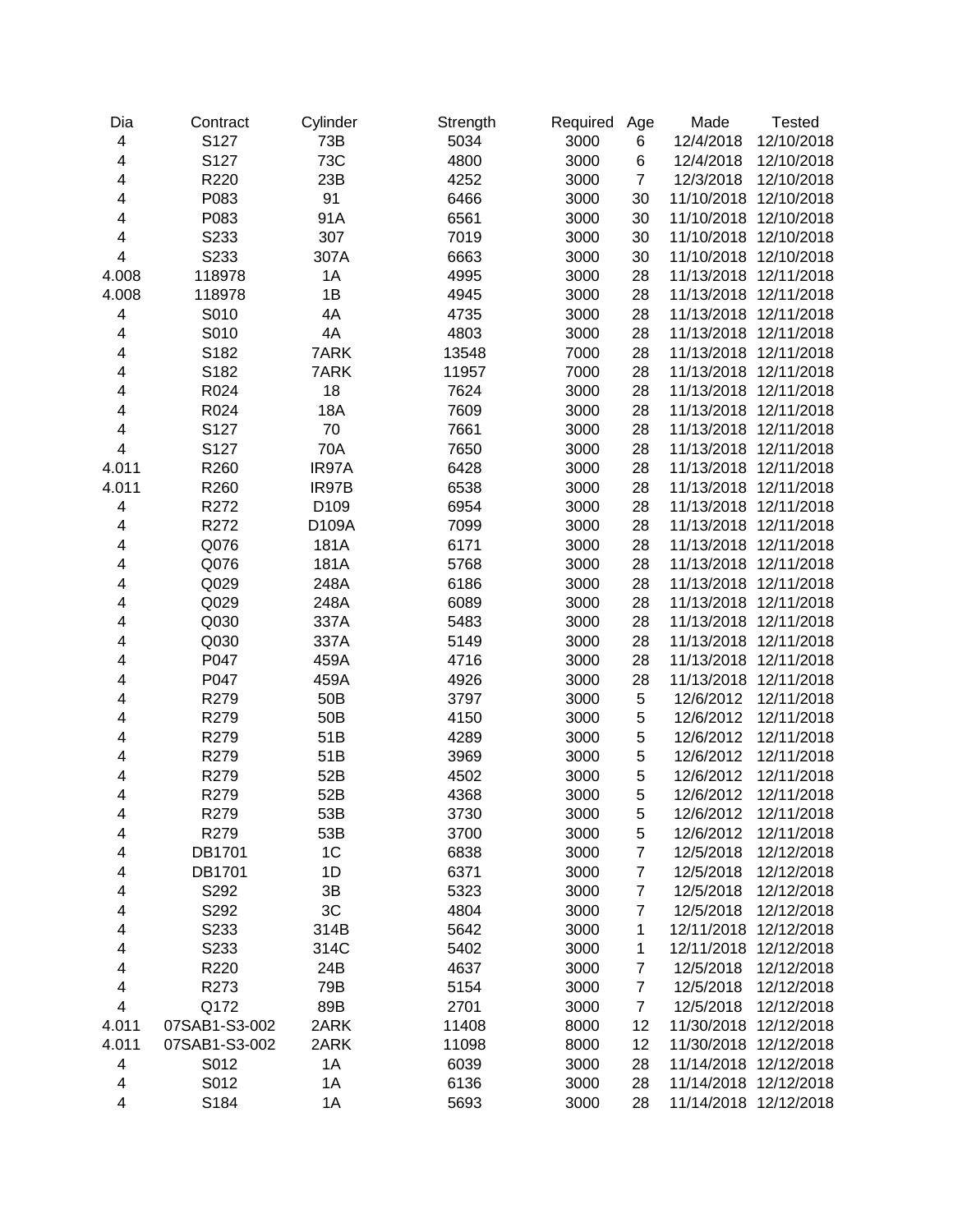| 4                       | S184             | 1A           | 5293  | 3000 | 28             | 11/14/2018 12/12/2018      |                       |
|-------------------------|------------------|--------------|-------|------|----------------|----------------------------|-----------------------|
| 4                       | R247             | 60           | 7350  | 3000 | 28             | 11/14/2018                 | 12/12/2018            |
| 4                       | R247             | 60A          | 7389  | 3000 | 28             | 11/14/2018                 | 12/12/2018            |
| 4                       | Q297             | 189A         | 6311  | 3000 | 28             | 11/14/2018                 | 12/12/2018            |
| 4                       | Q297             | 189A         | 5951  | 3000 | 28             | 11/14/2018                 | 12/12/2018            |
| 4                       | S233             | 308          | 8119  | 3000 | 28             | 11/14/2018                 | 12/12/2018            |
| 4                       | S233             | 308A         | 7750  | 3000 | 28             | 11/14/2018                 | 12/12/2018            |
| 4                       | Q030             | 338A         | 4332  | 3000 | 28             | 11/14/2018                 | 12/12/2018            |
| 4                       | Q030             | 338A         | 4360  | 3000 | 28             | 11/14/2018                 | 12/12/2018            |
| 4                       | S032             | 10C          | 3353  | 3000 | $\overline{7}$ | 12/6/2018                  | 12/13/2018            |
| 4                       | S032             | 11C          | 4070  | 3000 | $\overline{7}$ | 12/6/2018                  | 12/13/2018            |
| 4                       | S032             | 12C          | 4531  | 4000 | $\overline{7}$ | 12/6/2018                  | 12/13/2018            |
| $\overline{\mathbf{4}}$ | S032             | 13C          | 4092  | 4000 | $\overline{7}$ | 12/6/2018                  | 12/13/2018            |
| 4.008                   | S925             | 1A           | 2820  | 3000 | 28             | 11/15/2018                 | 12/13/2018            |
| 4.008                   | S925             | 1A           | 2491  | 3000 | 28             | 11/15/2018                 | 12/13/2018            |
| 4                       | S234             | 4A           | 5354  | 3000 | 28             | 11/15/2018                 | 12/13/2018            |
| 4                       | S234             | 4A           | 5406  | 3000 | 28             | 11/15/2018                 | 12/13/2018            |
| $\overline{\mathbf{4}}$ | R295             | 24A          | 8692  | 3000 | 28             | 11/15/2018                 | 12/13/2018            |
| 4                       | R295             | 24A          | 8328  | 3000 | 28             | 11/15/2018                 | 12/13/2018            |
| 4                       | Q029             | 249A         | 5619  | 4000 | 28             | 11/15/2018                 | 12/13/2018            |
| 4                       | Q029             | 249A         | 5764  | 4000 | 28             | 11/15/2018                 | 12/13/2018            |
| 4                       | S233             | 315B         | 4465  | 3000 | $\mathbf{1}$   | 12/12/2018                 | 12/13/2018            |
| 4                       | S233             | 315C         | 4454  | 3000 | $\mathbf{1}$   | 12/12/2018                 | 12/13/2018            |
|                         | 118976           | 2A           | 5432  | 3000 | 28             | 11/16/2018                 | 12/14/2018            |
| 4                       | 118976           | 2B           | 5235  | 3000 | 28             | 11/16/2018                 | 12/14/2018            |
| 4                       | Q029             | 250A         | 6706  | 4000 | 28             | 11/16/2018                 | 12/14/2018            |
| 4                       | Q029             | 250A         | 6388  | 4000 | 28             | 11/16/2018                 | 12/14/2018            |
| 4                       | R252             | 48           | 7057  | 3000 | 28             | 11/16/2018                 | 12/14/2018            |
| 4                       | R252             | 48A          | 7174  | 3000 | 28             | 11/16/2018                 | 12/14/2018            |
| 4                       | S127             | 71           | 6561  | 3000 | 28             | 11/16/2018                 | 12/14/2018            |
| 4                       | S127             | $71-A$       | 6757  | 3000 | 28             | 11/16/2018                 | 12/14/2018            |
| 4                       | R238             | 84A          | 7241  | 4000 | 28             | 11/16/2018                 | 12/14/2018            |
| $\overline{\mathbf{4}}$ | R238             | 84A          | 7735  | 4000 | 28             | 11/16/2018                 | 12/14/2018            |
| 4.016                   | S924             | 15           | 7476  | 3000 | 28             | 11/16/2018                 | 12/14/2018            |
| 4                       | S924             | 15A          | 6889  | 3000 | 28             | 11/16/2018                 | 12/14/2018            |
| 4                       | P230             | 1164         | 5158  | 3000 | 28             | 11/16/2018                 | 12/14/2018            |
| 4                       | P <sub>230</sub> | 1164A        | 5242  | 3000 | 28             |                            | 11/16/2018 12/14/2018 |
| 4                       | P230             | 1165         | 4761  | 3000 | 28             |                            | 11/16/2018 12/14/2018 |
| 4                       | P230             | 1165A        | 4859  | 3000 | 28             |                            | 11/16/2018 12/14/2018 |
| 4                       | <b>DZA</b>       | 61           | 12875 | 9000 | 28             | 11/16/2018 12/14/2018      |                       |
| 4                       | <b>DZA</b>       | 61A          | 11562 | 9000 | 28             | 11/16/2018 12/14/2018      |                       |
| 4                       | P083             | 92           | 6499  | 3000 | 28             | 11/16/2018 12/14/2018      |                       |
| 4                       | P083             | 92A          | 7182  | 3000 | 28             | 11/16/2018 12/14/2018      |                       |
| 4.016                   | S081             | 11           | 7504  | 3500 | 28             | 11/16/2018 12/14/2018      |                       |
| 4                       | S081             | <b>11A</b>   | 7871  | 3500 | 28             | 11/16/2018 12/14/2018      |                       |
| 4                       | S233             | 316B         | 5847  | 3000 | 18HR           | 12/13/2018 12/14/2018      |                       |
| 4                       | S233             | 316C         | 5945  | 3000 |                | 18HR 12/13/2018 12/14/2018 |                       |
| 4                       | R272             | D110         | 7174  | 3000 | 28             |                            | 11/16/2018 12/14/2018 |
| $\overline{\mathbf{4}}$ | R272             | D110A        | 7140  | 3000 | 28             |                            | 11/16/2018 12/14/2018 |
| 4                       | S182             | 8ARK         | 13469 | 7000 | 28             |                            | 11/16/2018 12/14/2018 |
| $\overline{\mathbf{4}}$ | S182             | 8ARK         | 13907 | 7000 | 28             |                            | 11/16/2018 12/14/2018 |
| 4                       | S292             | $\mathbf{2}$ | 6514  | 3000 | 28             |                            | 11/16/2018 12/14/2018 |
|                         |                  |              |       |      |                |                            |                       |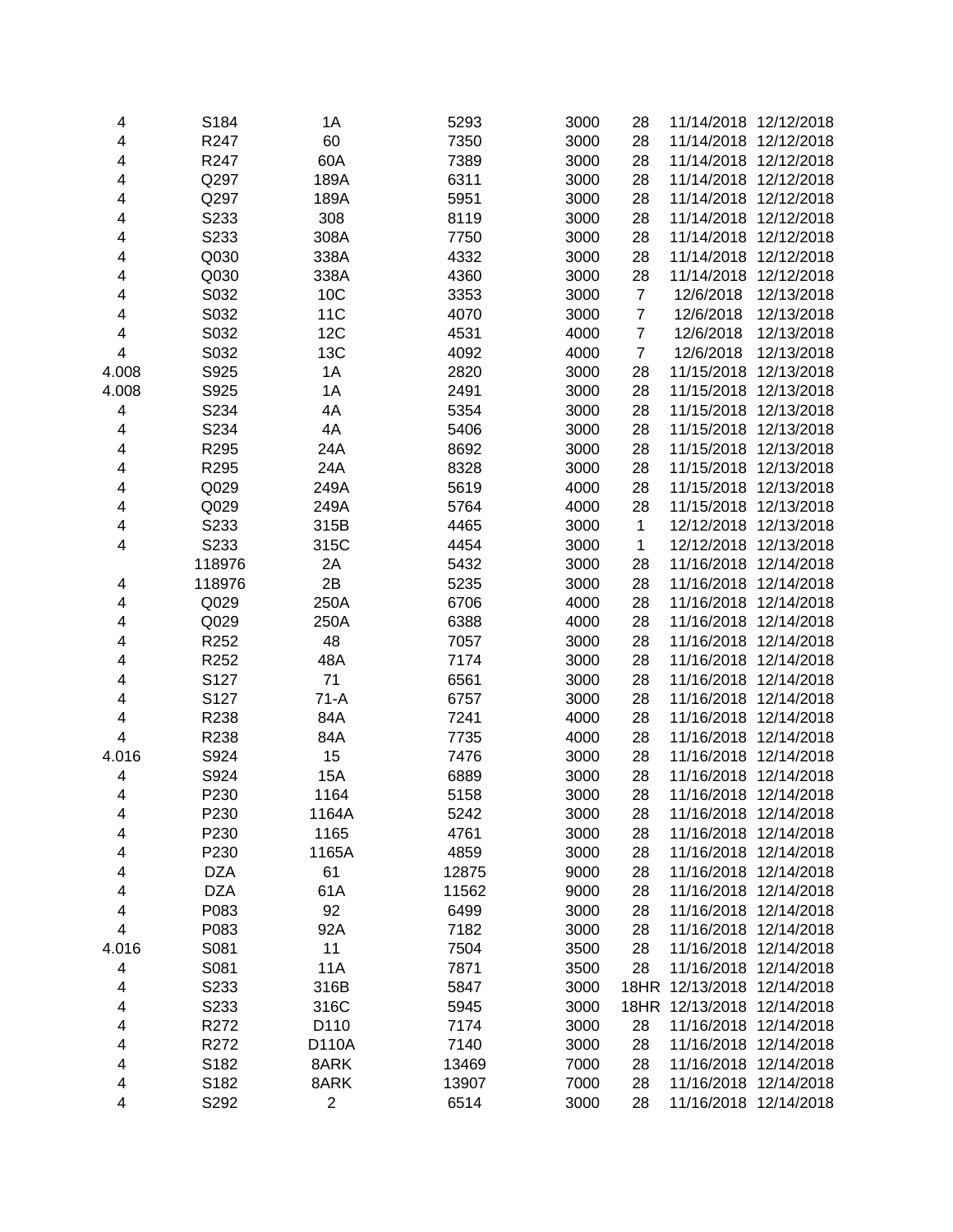| 4                        | S292   | 2A                             | 6669 | 3000 | 28 | 11/16/2018 12/14/2018 |                       |
|--------------------------|--------|--------------------------------|------|------|----|-----------------------|-----------------------|
| 4                        | R279   | 46D                            | 5687 | 3000 | 28 | 11/16/2018            | 12/14/2018            |
| 4                        | R279   | 46D                            | 5510 | 3000 | 28 | 11/16/2018            | 12/14/2018            |
| 4.015                    | R279   | 49A                            | 5309 | 3000 | 28 | 11/16/2018            | 12/14/2018            |
| 4                        | R279   | 49A                            | 5758 | 3000 | 28 | 11/16/2018            | 12/14/2018            |
| 4                        | R279   | 48A                            | 5939 | 3000 | 28 | 11/16/2018            | 12/14/2018            |
| 4                        | R279   | 48A                            | 5669 | 3000 | 28 | 11/16/2018            | 12/14/2018            |
| 4                        | 120312 | 33A                            | 6812 | 3000 | 28 | 11/16/2018 12/14/2018 |                       |
| 4                        | 120312 | 33A                            | 6322 | 3000 | 28 | 11/16/2018 12/14/2018 |                       |
| 4                        | P047   | 460A                           | 6990 | 3000 | 28 | 11/16/2018            | 12/14/2018            |
| 4                        | P047   | 460A                           | 6884 | 3000 | 28 | 11/16/2018            | 12/14/2018            |
| 4                        | Q030   | 339A                           | 6344 | 3000 | 28 | 11/16/2018            | 12/14/2018            |
| 4                        | Q030   | 339A                           | 6296 | 3000 | 28 | 11/16/2018            | 12/14/2018            |
| 4.017                    | Q029   | 252-A                          | 4991 | 3000 | 28 | 11/16/2018            | 12/14/2018            |
| 4                        | Q029   | 252-A                          | 4745 | 3000 | 28 | 11/16/2018            | 12/14/2018            |
| 4                        | Q297   | 190A                           | 6864 | 3000 | 28 | 11/16/2018            | 12/14/2018            |
| 4                        | Q297   | 190A                           | 6861 | 3000 | 28 | 11/16/2018            | 12/14/2018            |
| $\,6$                    | Q213   | 24                             | 3722 | 3000 | 28 | 11/16/2018            | 12/14/2018            |
| 6                        | Q213   | 24A                            | 3795 | 3000 | 28 | 11/16/2018            | 12/14/2018            |
| 4                        | 150101 | 40A                            | 6864 | 3000 | 28 | 11/16/2018            | 12/14/2018            |
| 4                        | 150101 | 40B                            | 6761 | 3000 | 28 | 11/16/2018            | 12/14/2018            |
| 4                        | 150101 | 39A                            | 7127 | 3000 | 28 | 11/16/2018            | 12/14/2018            |
| 4                        | 150101 | 39B                            | 7492 | 3000 | 28 | 11/16/2018            | 12/14/2018            |
| 4.017                    | S254   | $\mathbf 5$                    | 5695 | 3000 | 28 | 11/16/2018            | 12/14/2018            |
| 4                        | S254   | 5A                             | 5767 | 3000 | 28 | 11/16/2018            | 12/14/2018            |
| 4                        | N383   | 168                            | 4057 | 3000 | 28 | 11/16/2018            | 12/14/2018            |
| 4                        | N383   | 168A                           | 4150 | 3000 | 28 | 11/16/2018            | 12/14/2018            |
| 4                        | R024   | 19                             | 5571 | 3000 | 28 | 11/16/2018            | 12/14/2018            |
| 4                        | R024   | 19A                            | 5418 | 3000 | 28 | 11/16/2018            | 12/14/2018            |
| 4                        | R273   | D <sub>3</sub>                 | 7233 | 4000 | 28 | 11/16/2018            | 12/14/2018            |
| 4                        | R273   | D <sub>3</sub> A               | 7836 | 4000 | 28 | 11/16/2018            | 12/14/2018            |
| 4                        | R273   | D <sub>2</sub>                 | 5706 | 4000 | 28 | 11/16/2018            | 12/14/2018            |
| 4                        | R273   | D <sub>2</sub> A               | 6476 | 4000 | 28 | 11/16/2018            | 12/14/2018            |
| 4                        | R273   | D <sub>1</sub> AR              | 5632 | 4000 | 28 | 11/16/2018            | 12/14/2018            |
| 4                        | R273   | D <sub>1</sub> AR <sub>1</sub> | 6339 | 4000 | 28 | 11/16/2018            | 12/14/2018            |
| 4.017                    | S262   | $\overline{2}$                 | 7563 | 3000 | 28 | 11/16/2018 12/14/2018 |                       |
| 4                        | S262   | 2A                             | 7147 | 3000 | 28 | 11/16/2018 12/14/2018 |                       |
| 4                        | R220   | 19                             | 5766 | 3000 | 28 | 11/16/2018            | 12/14/2018            |
| 4                        | R220   | 19A                            | 5522 | 3000 | 28 |                       | 11/16/2018 12/14/2018 |
| 4                        | S233   | 309                            | 5160 | 3000 | 28 |                       | 11/16/2018 12/14/2018 |
| 4                        | S233   | 309A                           | 5731 | 3000 | 28 | 11/16/2018 12/14/2018 |                       |
| 4                        | R273   | D <sub>1</sub>                 | 5757 | 4000 | 28 | 11/16/2018 12/14/2018 |                       |
| 4                        | R273   | D <sub>1</sub> A               | 6236 | 4000 | 28 | 11/16/2018 12/14/2018 |                       |
| 4                        | R279   | 46A                            | 5522 | 3000 | 28 | 11/16/2018 12/14/2018 |                       |
| $\overline{\mathbf{4}}$  | R279   | 46A                            | 5585 | 3000 | 28 | 11/16/2018 12/14/2018 |                       |
| 4.019                    | R243   | 61                             | 6021 | 3000 | 28 | 11/16/2018 12/14/2018 |                       |
| $\overline{\mathcal{A}}$ | R243   | 61A                            | 6711 | 3000 | 28 | 11/16/2018 12/14/2018 |                       |
| 4                        | R279   | 49D                            | 5394 | 3000 | 28 | 11/16/2018 12/14/2018 |                       |
| 4                        | R279   | 49D                            | 5071 | 3000 | 28 | 11/16/2018 12/14/2018 |                       |
| 4                        | R279   | 47A                            | 5709 | 3000 | 28 | 11/16/2018 12/14/2018 |                       |
| 4                        | R279   | 47A                            | 5444 | 3000 | 28 | 11/16/2018 12/14/2018 |                       |
| 4                        | R279   | 47D                            | 5247 | 3000 | 28 |                       | 11/16/2018 12/14/2018 |
|                          |        |                                |      |      |    |                       |                       |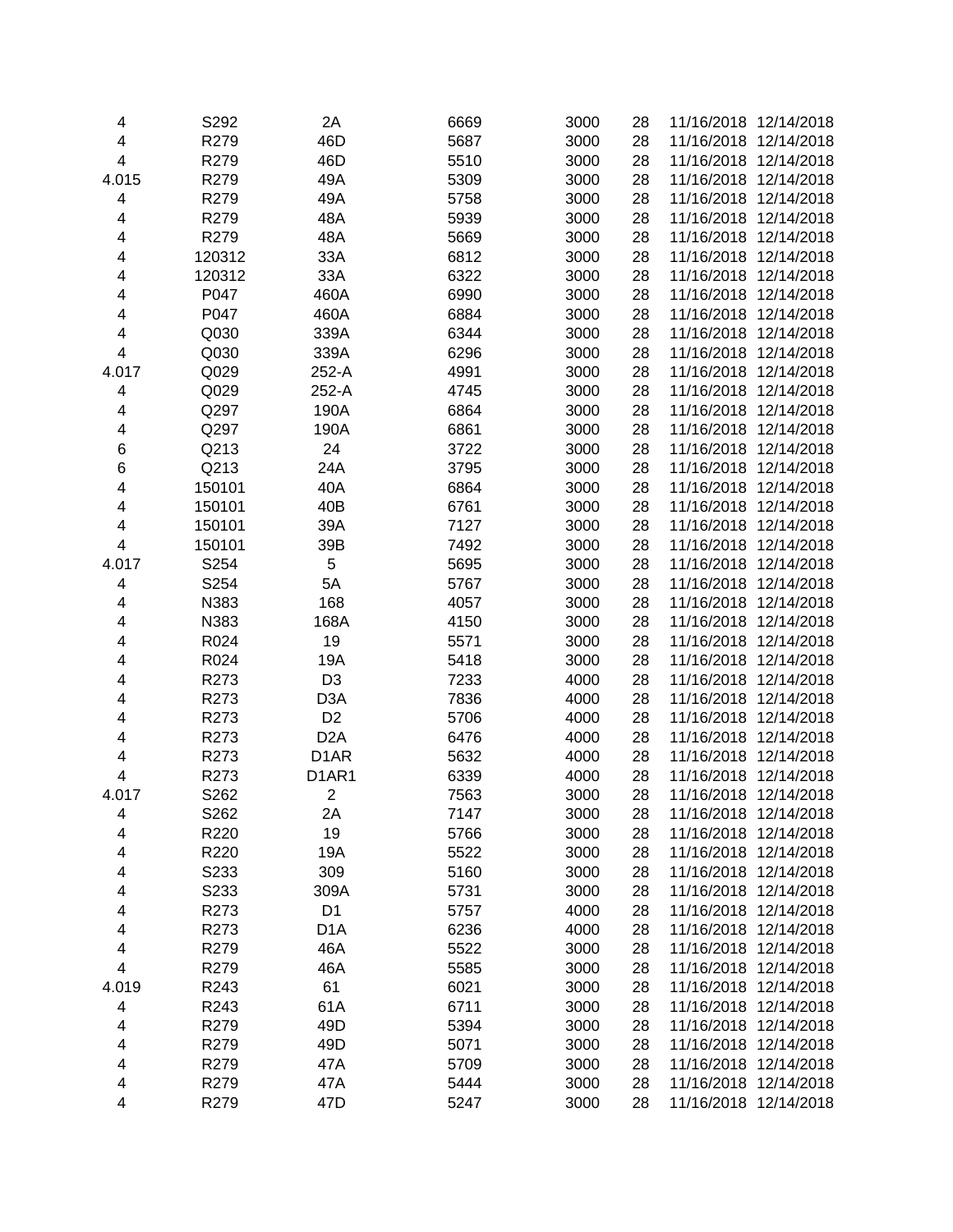| 4 | R <sub>279</sub> | 47D. | 5411 | 3000  | 28 11/16/2018 12/14/2018 |  |
|---|------------------|------|------|-------|--------------------------|--|
| 4 | R <sub>279</sub> | 48D  | 5350 | 3000. | 28 11/16/2018 12/14/2018 |  |
| 4 | R <sub>279</sub> | 48D  | 5779 | 3000  | 28 11/16/2018 12/14/2018 |  |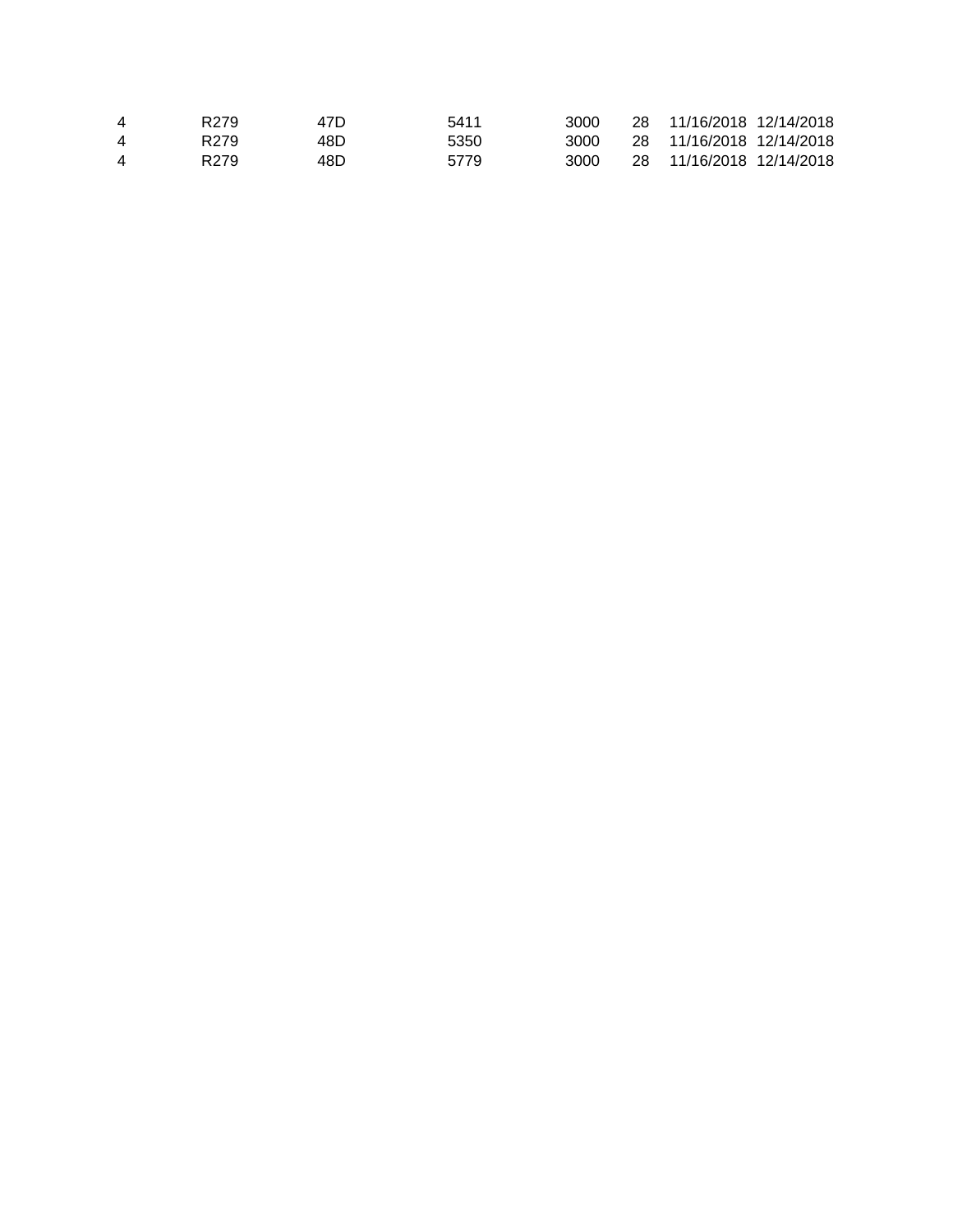| Design |
|--------|
| 18355  |
| 18355  |
| 15524  |
| 13034  |
| 13034  |
| 17584  |
|        |
| 17584  |
| 9400   |
| 9400   |
| 17706  |
| 17706  |
| 18500  |
| 18500  |
| 18612  |
| 18612  |
| 18355  |
| 18355  |
| 18589  |
| 18589  |
| 16380  |
|        |
| 16380  |
| 16225  |
| 16225  |
| 17570  |
| 17570  |
| 16604  |
| 16604  |
| 18532  |
| 18532  |
| 18338  |
| 18338  |
| 18338  |
|        |
| 18338  |
| 18338  |
| 18338  |
| 18338  |
| 18338  |
| 18341  |
| 18341  |
| 18599  |
| 18599  |
| 18668  |
| 18668  |
| 15524  |
|        |
| 18094  |
| 16490  |
| 18500  |
| 18500  |
| 18662  |
| 18662  |
| 18190  |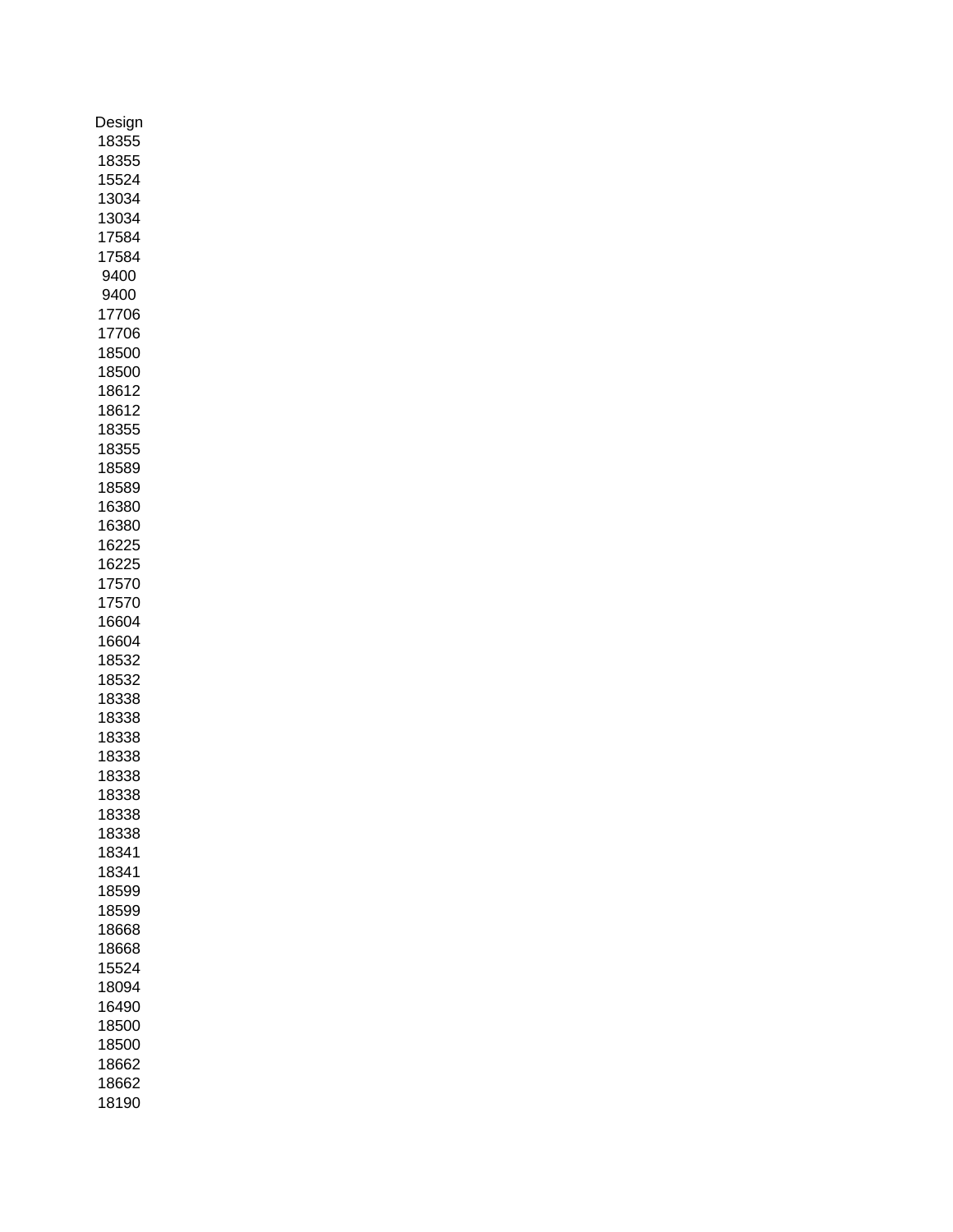|   | 18190<br>18640<br>18640<br>16475<br>16475<br>17584<br>17584<br>17679<br>17679<br>18440<br>18440<br>18356<br>18356                                                                                                                                                                                                                            |  |  |
|---|----------------------------------------------------------------------------------------------------------------------------------------------------------------------------------------------------------------------------------------------------------------------------------------------------------------------------------------------|--|--|
| 1 | 18650<br>18650<br>17600<br>17600<br>17569<br>17569<br>18668<br>18668<br>9400 TN<br>9400 TN<br>17569<br>17569<br>17654<br>17654<br>18355<br>18355<br>17132<br>17132<br>16620<br>16620<br>17279<br>17279<br>17279<br>17279<br>17159<br>17159<br>13034<br>3034<br>18214<br>18214<br>18668<br>18668<br>16380<br>16380<br>18500<br>18500<br>18599 |  |  |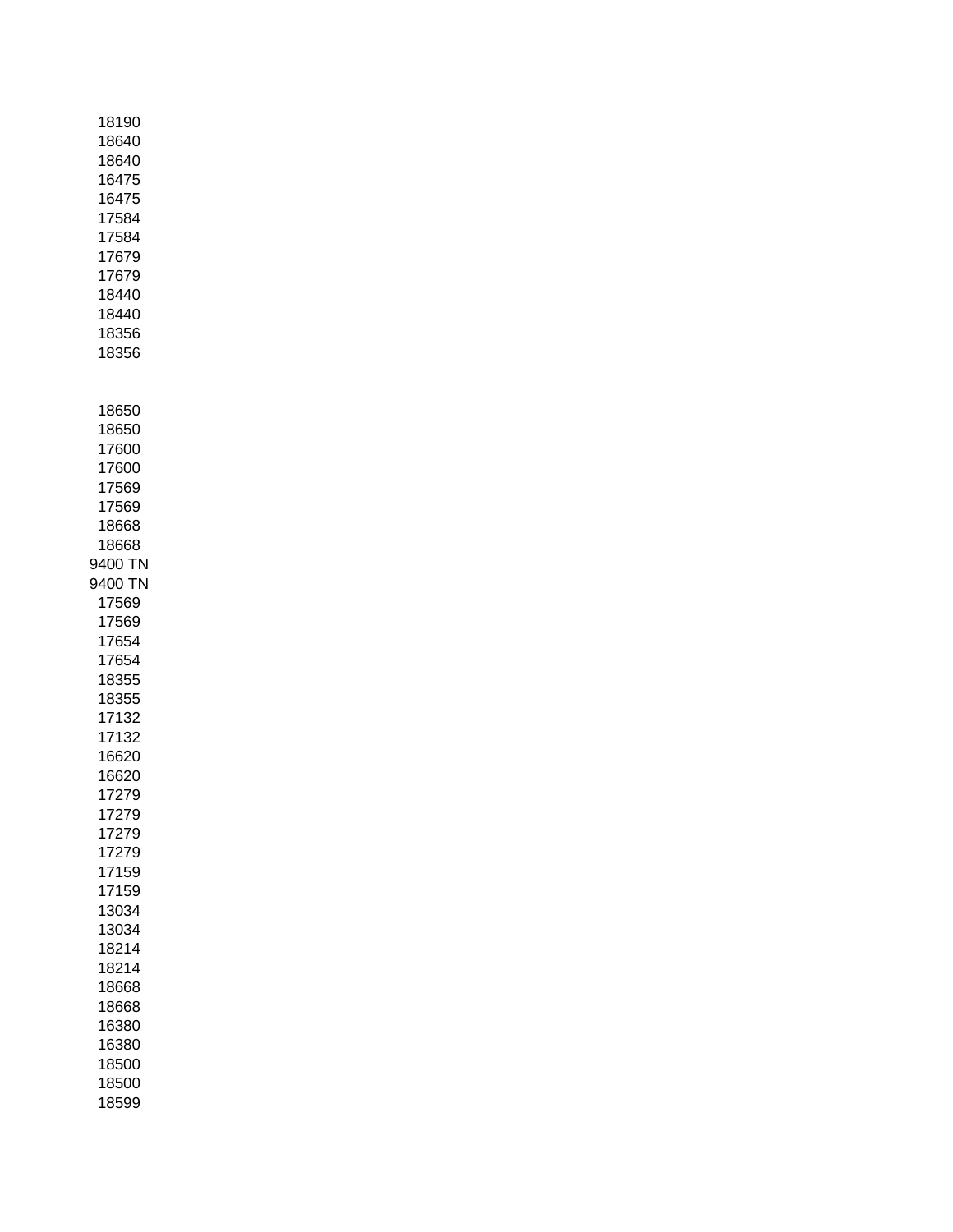| 18599  |  |
|--------|--|
| 18338  |  |
| 18338  |  |
| 18338  |  |
| 18338  |  |
| 18338  |  |
| 18338  |  |
| 620025 |  |
| 620025 |  |
| 17560  |  |
| 17560  |  |
| 16455  |  |
| 16455  |  |
| 17566  |  |
| 17566  |  |
| 16475  |  |
| 16475  |  |
| 18392  |  |
| 18392  |  |
| 17518  |  |
| 17518  |  |
| 17518  |  |
| 17518  |  |
| 18260  |  |
| 18260  |  |
|        |  |
|        |  |
| 18613  |  |
| 18613  |  |
| 18092  |  |
| 18092  |  |
| 18092  |  |
| 18092  |  |
| 18092  |  |
| 18092  |  |
| 16370  |  |
| 16370  |  |
| 15524  |  |
| 15524  |  |
| 17584  |  |
| 17584  |  |
| 18092  |  |
| 18092  |  |
| 18338  |  |
| 18338  |  |
| 18640  |  |
| 18640  |  |
| 18338  |  |
| 18338  |  |
| 18338  |  |
| 18338  |  |
| 18338  |  |